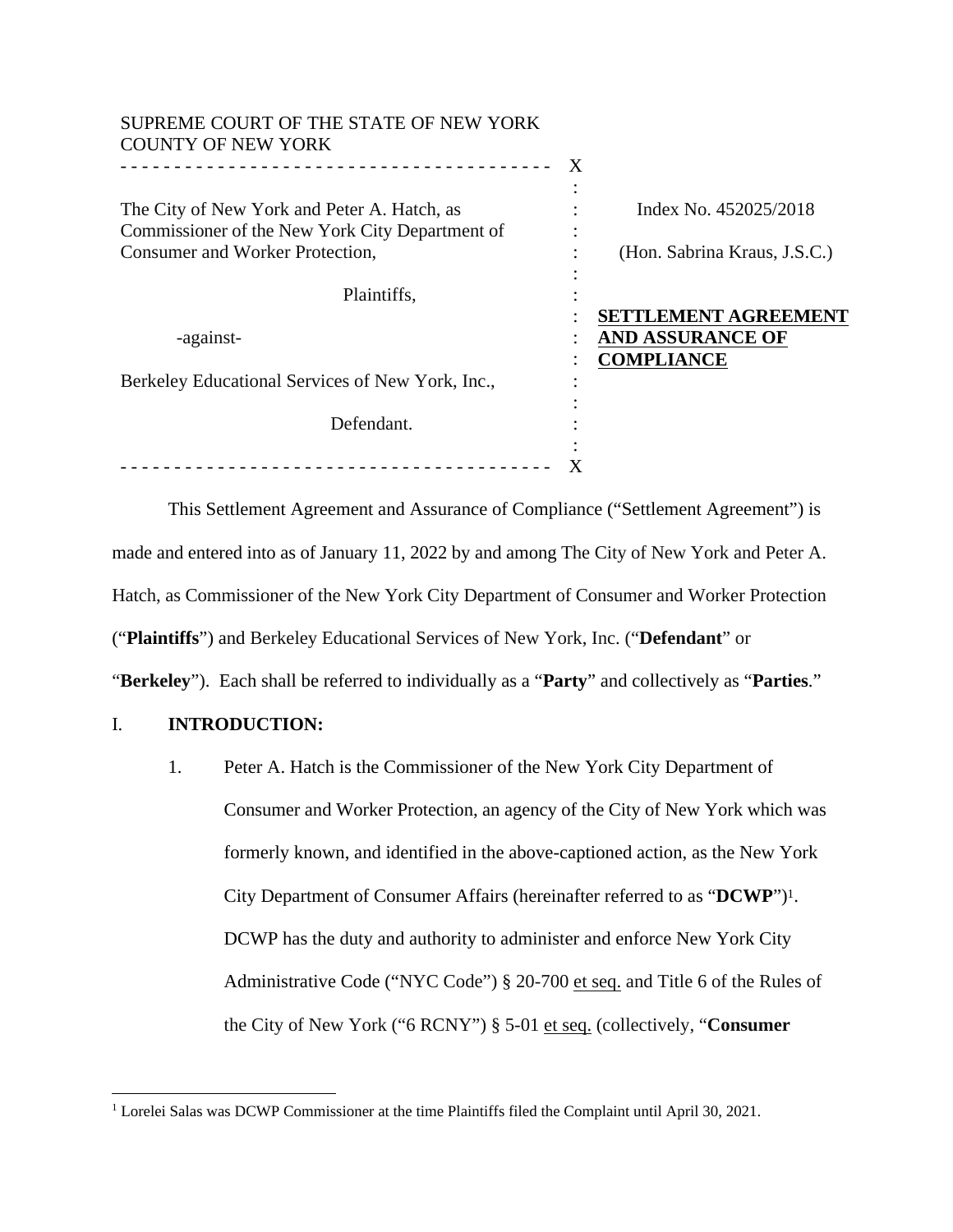**Protection Law**" or "**CPL**"). DCWP has its principal place of business at 42 Broadway, New York, NY 10004.

2. Berkeley Educational Services of New York, Inc. does business as Berkeley College and is a corporation organized under the laws of the State of New York with its principal place of business at 3 E 43rd St, New York, NY 10017.

3. On October 18, 2018, Plaintiffs sued Defendant in New York County Supreme Court (Index No. 452025/2018) (the "**Action**") alleging that Defendant violated various provisions of the CPL in the manner specified in its Complaint. A true and correct copy of the Complaint is annexed as **Exhibit A**.

4. Defendant moved to dismiss the Complaint. In an order dated June 18, 2019, the court denied that motion "except to the extent that [] claims are barred by the three year statute of limitations as conceded by the plaintiff at oral argument."

5. Defendant answered the Complaint on July 25, 2019, asserted counterclaims, and denied committing any violation of the CPL. A copy of Defendant's Answer is annexed as

### **Exhibit B**.

6. Plaintiffs moved to dismiss Defendant's Counterclaims, which motion was granted by order dated May 4, 2020.

7. The Parties have now determined to settle the Action on the terms set forth in this Settlement Agreement to avoid the expense and uncertainty of continued litigation.

8. The Parties enter into this Settlement Agreement freely and voluntarily agree to its terms and conditions.

9. Defendant's entry into this Settlement Agreement shall in no way be construed as an admission as to any wrongdoing by Defendant, its officers, directors, trustees, employees,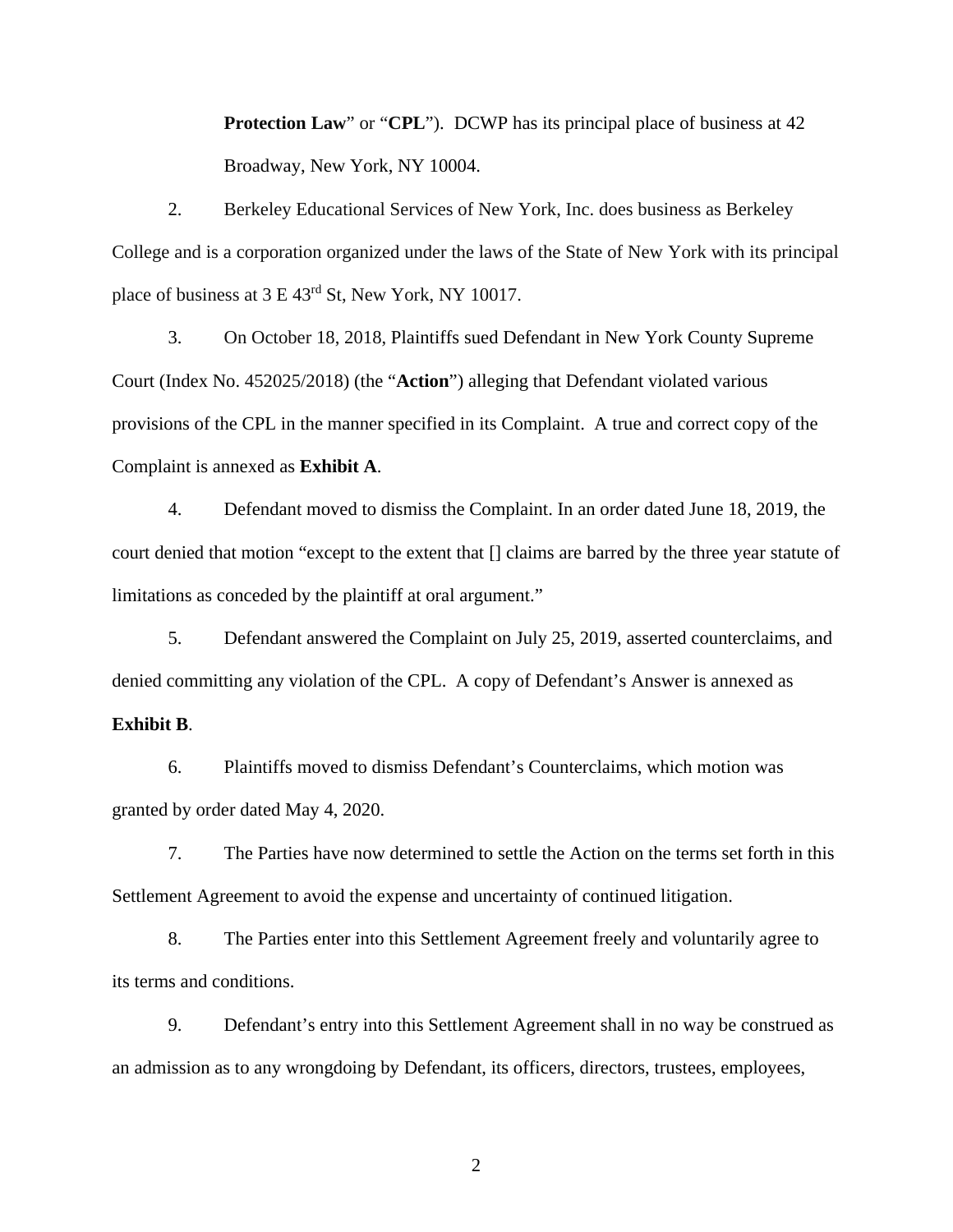agents, or representatives. Defendant expressly denies the allegations asserted by Plaintiffs in the Action and specifically disagrees that it, or any of its officers, directors, trustees, employees, agents, or representatives, have, in any way, violated the CPL or have otherwise engaged in any deceptive or unconscionable trade practice.

10. Each of the Parties expressly warrants and represents that it has full power, capacity, and authority to execute and deliver this Settlement Agreement on behalf of the Party indicated.

11. This Settlement Agreement shall be binding upon, enforceable against, and inure to the benefit of the Parties and their respective successors, assigns, heirs, executors, and administrators and upon any corporation, partnership, or entity into or with which any Party may merge or consolidate.

12. This Settlement Agreement becomes effective as of the date upon which it is fully executed by all Parties and approved by the Court (the "**Effective Date**"). With respect to any obligations imposed upon the Defendant pursuant to this Settlement Agreement and that are not otherwise released herein, such obligations will remain in effect for three (3) years from the Effective Date (the "**Term**") unless it is otherwise expressly stated in this Settlement Agreement that another term shall apply. The Parties shall bear no further obligation created by this Settlement Agreement upon the expiration of the Term.

#### II. **SETTLEMENT TERMS:**

1. **Settlement Payment**: In full and final settlement of all claims alleged in the Complaint (Ex. A), including but not limited to those pertaining to certain named and unnamed consumers, Defendant shall pay Plaintiffs \$350,000 within 15 days of the Effective Date by wire to: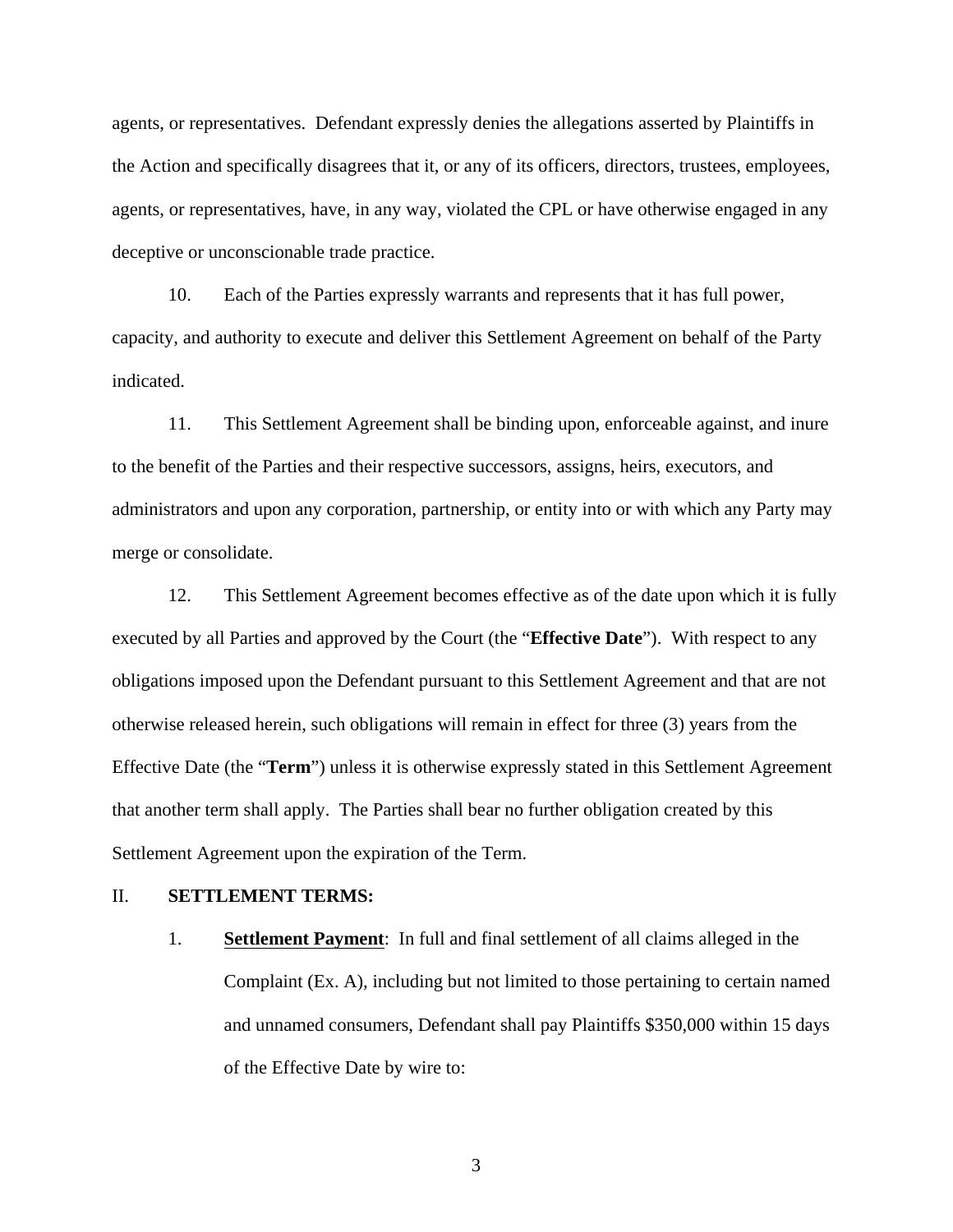| Bank:                 | Citibank, N.A.                         |
|-----------------------|----------------------------------------|
| Address:              | 111 Wall Street                        |
|                       | New York, NY 10043                     |
| Routing No.:          | 021000089                              |
| SWIFT:                | CITIUS33                               |
| Account No.:          | 30920684                               |
| <b>Customer Name:</b> | City of New York Department of Finance |
| <b>Account Name:</b>  | <b>Collection- DCA CPR</b>             |
|                       |                                        |

Plaintiffs shall retain complete discretion to distribute any portion of Defendant's

Settlement Payment to consumers as restitution. Any remaining portion of the Settlement

Payment shall revert to the City as civil penalties.

2. **Policies & Procedures**: Without admitting that any prior practices or procedures

violated the CPL – or any other federal, state, or local law – Defendant agrees to

the following provisions. Berkeley will institute all of these policies within 30

days of the Effective Date and maintain them for the duration of the Term.

a) **Employment Discipline:** Berkeley shall include in any written policy applicable to Admissions staff who communicate information about Berkeley to students and prospective students that no such staff member shall make a material misstatement, as defined in Paragraph 2(h)(vii) of this Section, to a student or prospective student, knowingly or inadvertently, and that any such material misstatement will expose the staff member to employment discipline, which Berkeley applies on a sliding scale depending on the facts and circumstances surrounding the violation and ranges from additional training through termination of employment.

b) **Transfer Credits:** Berkeley will provide written notice to students of the award of transfer credits by the Registrar's Office. The Registrar's Office will send that notice directly by email to the student within such time as is reasonable under the facts and circumstances presented by the transcript and the transfer credit request.

c) **Entrance Counseling:** Berkeley denies that its employees or representatives have ever interfered in a prospective student's entrance counseling session on the Department of Education's website. Nonetheless, because Berkeley agrees with DCWP that any interference would be improper, Berkeley will incorporate into its Financial Aid Code of Conduct the following statement:

> i. "Entrance counseling required by the Department of Education must be completed by the student without any assistance from Berkeley or a representative of Berkeley. Examples of improper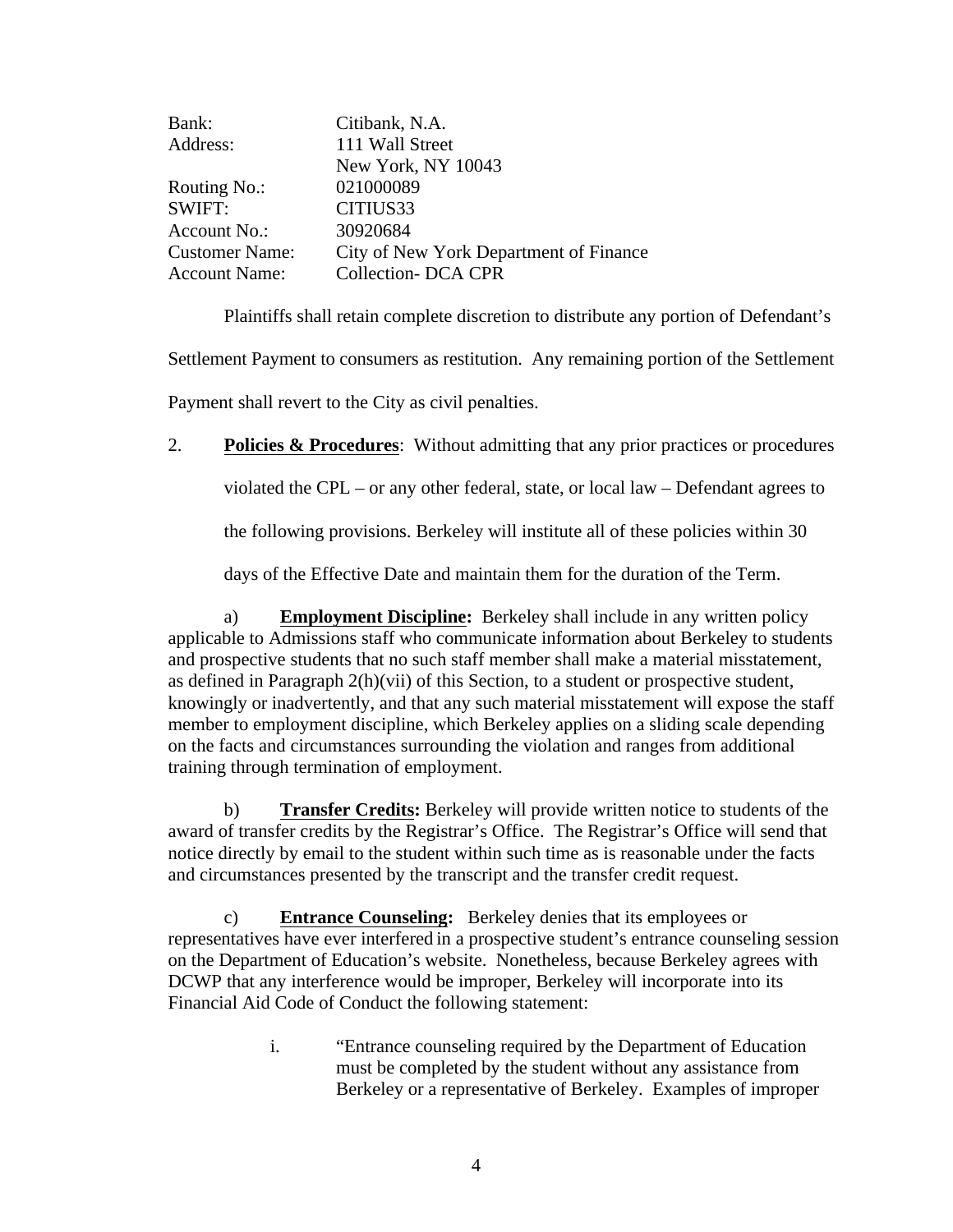assistance include providing answers to students completing the module(s), clicking buttons for them, or encouraging students to complete the entrance counseling at a faster pace. Violation of this provision may expose the employee to employment discipline."

d) **Financial Aid Training:** Berkeley will incorporate into its existing training schedule mandatory annual refresher training for Financial Aid Associates on all three areas of financial aid (*i.e.*, federal, state, and Berkeley institutional aid).

e) **Challenge Loan Application & Disclosure Forms:** Without conceding that there was anything wrong with the Challenge Loan Disclosure form to which DCWP objected in Paragraph 78 of the Complaint, Berkeley represents that, in 2016, it ceased using the form. Berkeley does not and shall not use the statement "Loans generally have three repayment options; Defer Payments, Pay only interest and Make Full Payments" in any Financial Aid or Student Accounts documentation provided to students or in any documents used to train staff who interact with students on the subjects of financial aid or student loans.

f) **Communications Concerning Financial Aid:** Berkeley shall continue to provide students with estimated semester balance amounts in the "open items checklist" emails that Berkeley regularly sends to students whose financial aid applications are incomplete or are otherwise missing information necessary for the disbursement of financial aid during the Term of this Agreement. These emails shall be sent in a manner that protects the student's privacy rights.

g) **Institutional Loan Documentation:** Berkeley does not collect fees or interest on institutional loans that students have not signed either in person or electronically and it agrees not to do so for the Term of this Agreement.

h) **Admissions interviews:** The Parties agree that they have a mutual interest in ensuring that students are provided with accurate and truthful information with respect to attending Berkeley. As part of Berkeley's commitment to that goal and to provide DCWP with assurance that students are being properly advised about Berkeley when deciding whether to attend, Berkeley will provide DCWP with access to recordings of admissions interviews by Berkeley Admissions Associates (and others who conduct admissions interviews, who shall be considered Admissions Associates for purposes of this section) of prospective students on the following terms and conditions:

i. For a two-year period commencing on the first day of the calendar month starting after the Effective Date of this Agreement, Berkeley will randomly record the audio portion of 10 admissions interviews per month for a total of 120 interview recordings on an annual basis. These recordings shall occur at random times during a given month and shall record a random distribution of Admissions Associates. Such recordings will be made without the knowledge of the Admissions Associate or the prospective student, both of whom will be told that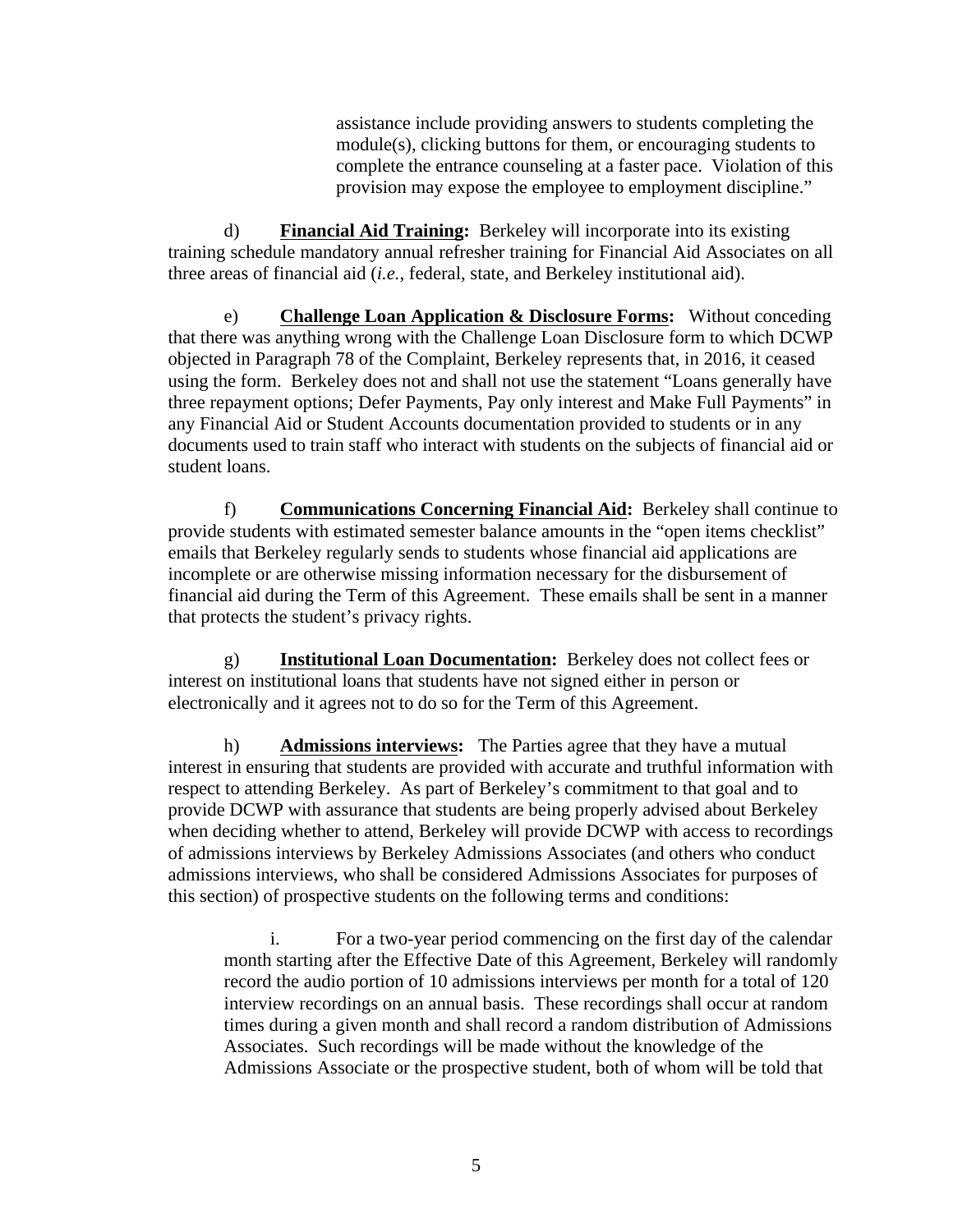the interview "may be recorded for quality assurance purposes," but will not know whether the interview is being recorded.

ii. Berkeley shall provide copies of the recordings monthly to DCWP on or before the first business day of the second month following the month in which the recordings were made (*e.g.*, if the recordings are made in January, then they will be provided to DCWP on or before March 1; if in February, then they will be provided on or before April 1). Each monthly set of recordings will be referred to as a Batch. Berkeley shall remove or redact all personally identifying information of the student or prospective student, including but not limited to their names, addresses, social security, or account numbers discussed in the interview, and those of the student's parents. Berkeley shall not alter or redact any material other than that which is necessary to make the student anonymous to DCWP. Berkeley shall retain the original recordings in unredacted format for the duration of the Term in the event that there are questions, or any dispute arises concerning the redactions.

iii. Because this Agreement gives DCWP access to Berkeley's interview process on a scope and scale that it could not otherwise obtain, DCWP agrees that the purpose of its audit of admission interviews is not to search for non-material misstatements by Admissions Associates, but it is instead to search for repeated, multiple or persistent acts which DCWP believes constitute deceptive or unconscionable trade practices which materially violate the CPL. This assurance is a material inducement to Berkeley agreeing to provide DCWP with recordings of admissions interviews.

iv. Because of the importance of rapidly addressing any potential violation of the CPL, DCWP agrees to notify Berkeley within 45 days of receiving a recording that it believes contains a material misstatement that could potentially violate the CPL. DCWP will identify the statement and concisely state the reason for its concern. Berkeley shall then have 21 days in which to review the matter, address the issue with the Associate and report back to DCWP its findings and any action taken as a result. DCWP agrees not to seek or impose a fine or penalty, or to commence litigation, over the first alleged violation or any other violation observed in the same Batch. This paragraph applies only to the first Batch in which DCWP identifies a material misstatement.

v. Should DCWP detect what it believes to be a second material misstatement that could potentially violate the CPL in a subsequent recording (*i.e.*, a recording submitted in a later month), it will again notify Berkeley of its concern, identify the statement, and concisely state the reason for its concern within 45 days of receipt of the recording. Berkeley shall then have 21 days in which to review the matter, address the issue with the Associate and report back to DCWP its findings and any action taken as a result. DCWP agrees not to seek or impose a fine or penalty, or to commence a litigation over the second alleged violation or any other violation observed in the same Batch. This paragraph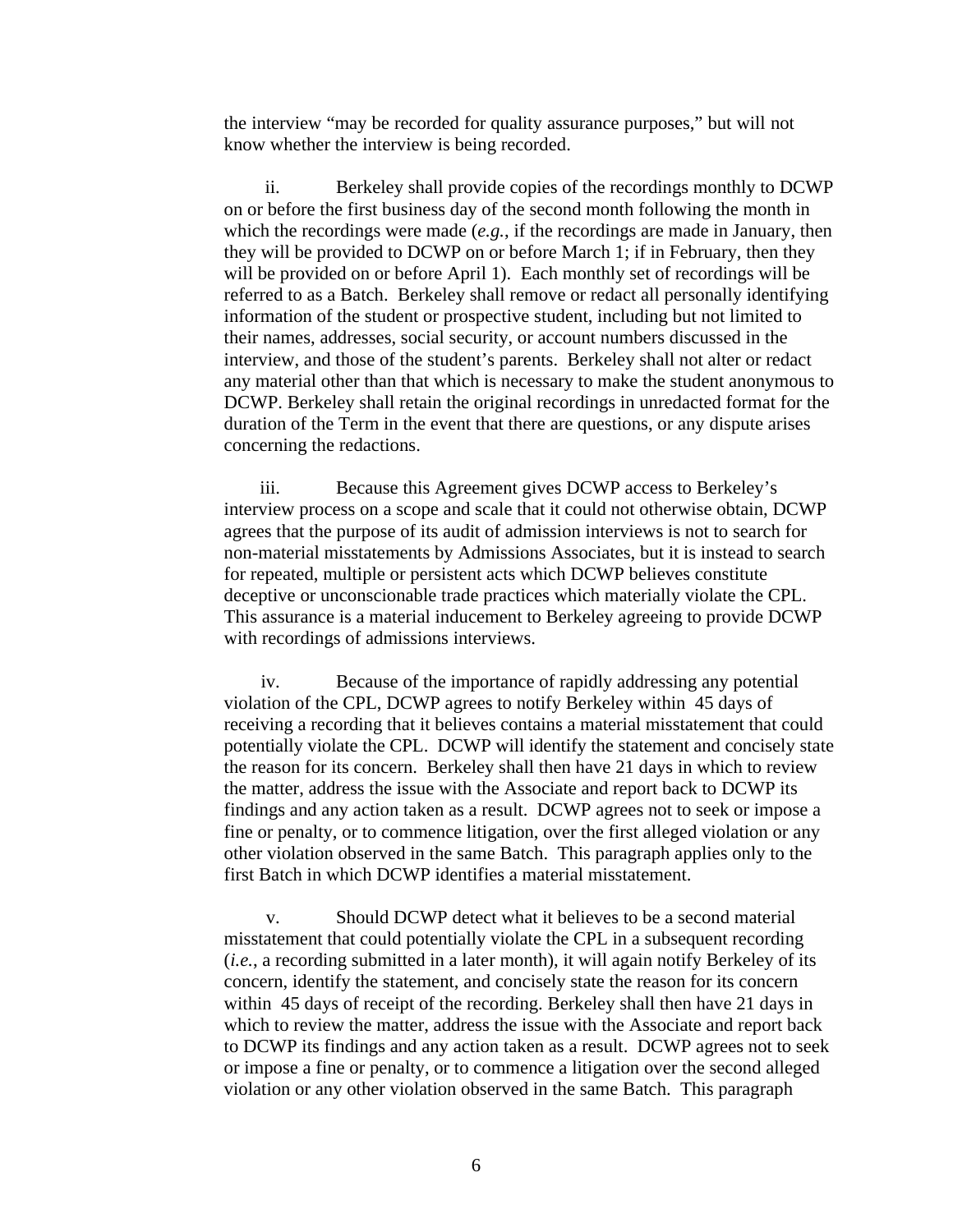applies only to the second Batch in which DCWP identifies a material misstatement.

vi. Should DCWP detect what it believes to be a third material misstatement that could potentially violate the CPL in a subsequent recording (*i.e.*, a recording submitted in a later month than the second misstatement), it shall again notify Berkeley of its concern, identify the statement, and concisely state the reason for its concern within 30 days of receipt of the recording. However, DCWP shall be free to take any steps it is empowered by law to take to address the third alleged violation or any other violation observed in the same Batch. This paragraph applies only to the third Batch in which DCWP identifies a material misstatement.

vii. A "material misstatement" for the purposes of this section of this Agreement is defined as any false, falsely disparaging, or misleading statement or other representation of any kind during the interview which a prospective student could be expected to rely upon, or has relied upon, in the decision to enroll at Berkeley based on the totality of everything said in the interview. Berkeley reserves its right to argue that the "reasonable consumer" standard applies with respect to a "prospective student." If Berkeley can demonstrate to DCWP that an alleged misstatement is not a material misstatement for the purposes of the CPL, then such alleged misstatement shall not be counted towards a third violation for the purposes of this section.

viii. If DCWP provides notice of a third potential violation of the CPL to Berkeley, then DCWP shall no longer be obligated to provide notice of any violations it may detect subsequently. Nonetheless, as a courtesy to Berkeley, DCWP agrees to use reasonable efforts to provide semiannual notice to Berkeley of any additional violations it may detect, by identifying any recording(s) in which such violation(s) was detected. Such notice is without prejudice to DCWP's right to take any action it is authorized to undertake by law, and DCWP's failure to provide any such notice to Berkeley may not be interpreted in any manner that suggests Berkeley is acting in compliance with the CPL.

ix. DCWP shall treat the recordings provided to it under this Agreement as confidential and proprietary business information and shall keep them in a secure location allowing access only to its employees and other authorized individuals (e.g., student interns) for the purposes intended by this Agreement or as required to respond to a discovery or FOIL request or to a court order. If DCWP is served with a subpoena, discovery request, FOIL request, or order that seeks to compel the production of the recordings provided pursuant to this Agreement, DCWP shall give Berkeley written notice within seven (7) days of receipt. If Berkeley files a motion or petition for a protective order or to otherwise quash or modify the request before the date of production or any adjourned date thereof, then DCWP shall not produce the recordings until after the Court rules on the motion or petition. If no such motion or petition is filed, or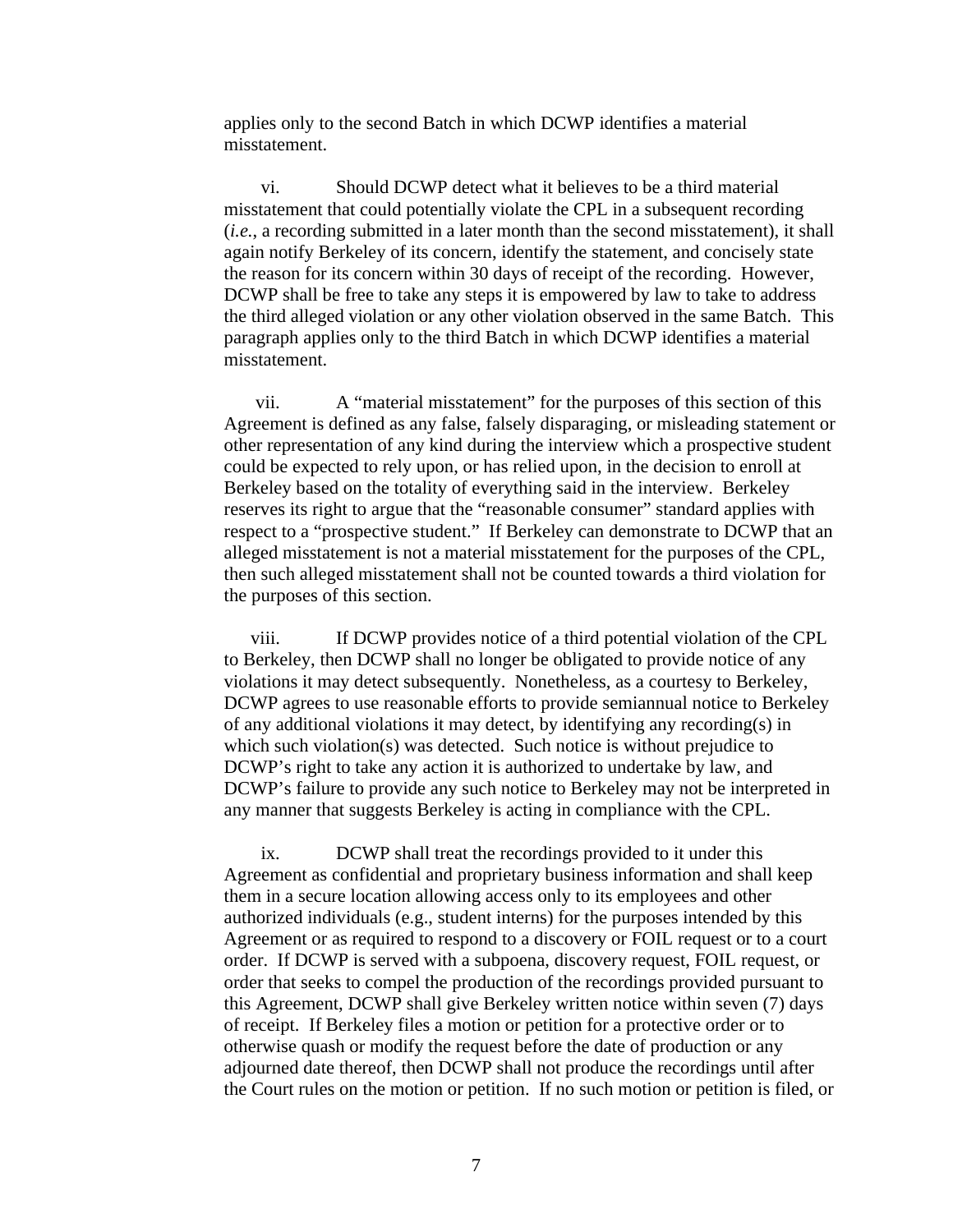if the Court denies such a motion or petition, then DCWP may comply with the request. Berkeley's motion or petition must include a request for a stay except where the stay is automatically imposed by law. If the Court denies the request for a stay, then DCWP may release material if doing so is necessary to comply with FOIL, discovery, or court deadlines.

i) **Debt Relief**: Except as provided in subsection (iii) below, Berkeley will not take any steps to collect or pursue any currently outstanding debt owed to it by students for unpaid tuition or fees incurred prior to January 1, 2019. This agreement shall not affect any amounts paid on such debt prior to the Effective Date of this Settlement Agreement and shall not affect Berkeley's right to demand and/or collect full payment of all student debt incurred on or after January 1, 2019.

i. Berkeley further agrees that it shall not withhold official transcripts of students based on any unpaid tuition or fees incurred prior to January 1, 2019.

ii. Berkeley represents that all credit reporting of delinquent student accounts to credit rating agencies (*e.g.*, Transunion, Equifax, Experian) is made by third-party debt collection service providers engaged by Berkeley. Within 15 business days after the Effective Date of this Settlement Agreement, Berkeley shall instruct each of the third-party debt collection service providers that it uses to request that each of the credit rating agencies remove all consumer trade lines concerning student debt incurred at Berkeley prior to January 1, 2019. Whenever necessary, Berkeley will provide any additional information or authorization requested by the debt collection service providers in order to accomplish the purposes of this paragraph, including advising them of Berkeley's obligations under this Settlement Agreement. Berkeley shall not be responsible for any error, omission or delay caused by the credit rating agencies in removing consumer trade lines of affected students.

iii. Berkeley may pursue the debt described in Paragraph (2)(i) of this Section only as a defense, counterclaim, cross-claim, or set-off in an action or proceeding brought by a covered student against Berkeley arising out of or concerning money paid or owed to Berkeley. The rights reserved in this subsection shall not be abrogated or modified by anything in this Settlement Agreement.

iv. Berkeley represents that the debt described in paragraph (2)(i) is approximately \$20,000,000.

v. This section shall survive the Term of this Settlement Agreement.

j) **Debt Collection:** Berkeley shall comply with the following requirements and incorporate them into its written debt collection policies: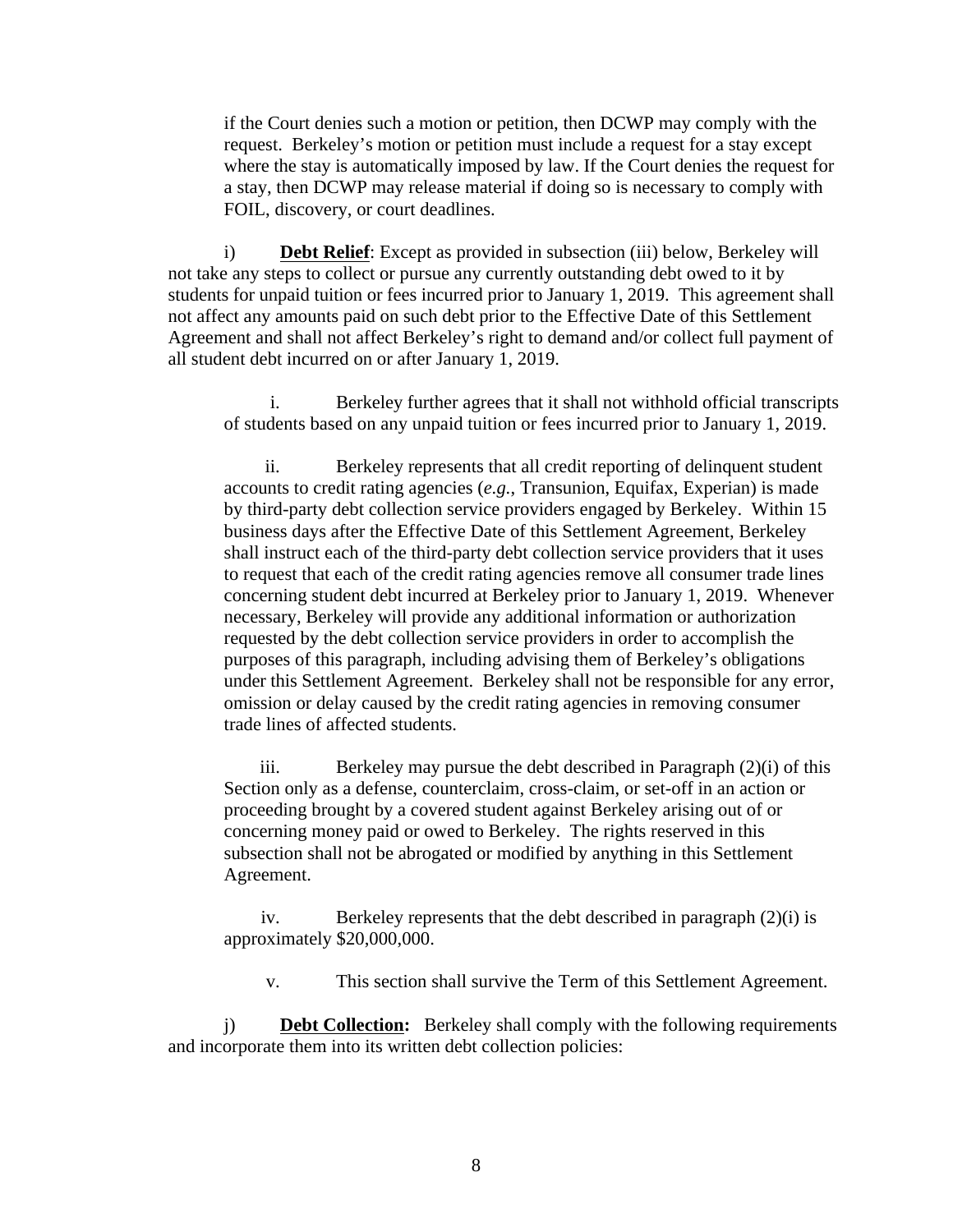i. Berkeley may not state or imply that it can "issue a legal judgment." Instead, Berkeley may tell students that if arrangements to pay the debt are not made, then Berkeley may turn the matter over to a debt collection agency and/or file a lawsuit against the student that may result in a judgment from the court requiring the student to pay the debt.

ii. Berkeley shall not discuss with a student the substance of any lawsuit brought by it against the student. Berkeley will instead provide the student with the contact information for Berkeley's counsel and direct the student to contact Berkeley's counsel for any further information or documentation concerning the lawsuit. This policy does not prohibit Berkeley from providing information to the student about the amount owed to it or from accepting payment of the student's debt.

iii. When informing collections agencies, counsel, courts, credit bureaus, and students in writing about the amount of debt owed by a student to Berkeley, Berkeley will include the date or dates when the student's debt accrued. Where the debt accrued over time (e.g., tuition owed for several semesters and not later consolidated by the student), Berkeley will itemize the debts, listing the amount and date of accrual for each one. In any writing where Berkeley states a date of accrual for a student's debt, it will state all dates of accrual.

iv. When Berkeley sues to collect debt from a student who has signed a "re-enrollment contract," it shall not demand in the suit any charges predating that re-enrollment contract, except as stated in the contract.

v. Berkeley shall refer to itself as "Berkeley College" or "Berkeley Educational Services" in all communications it sends to students seeking to collect debt.

# III. **COMPLIANCE WITH THE LAW:**

Defendant shall comply fully with all applicable portions of the NYC Code,

including the Consumer Protection Law, the Rules of the City of New York, and

all other relevant city, state, and federal laws and regulations, without regard to

any requirement delineated or not delineated in this Settlement Agreement.

Where, however, the terms of this Settlement Agreement exceed statutory

requirements, Defendant shall comply with this Settlement Agreement.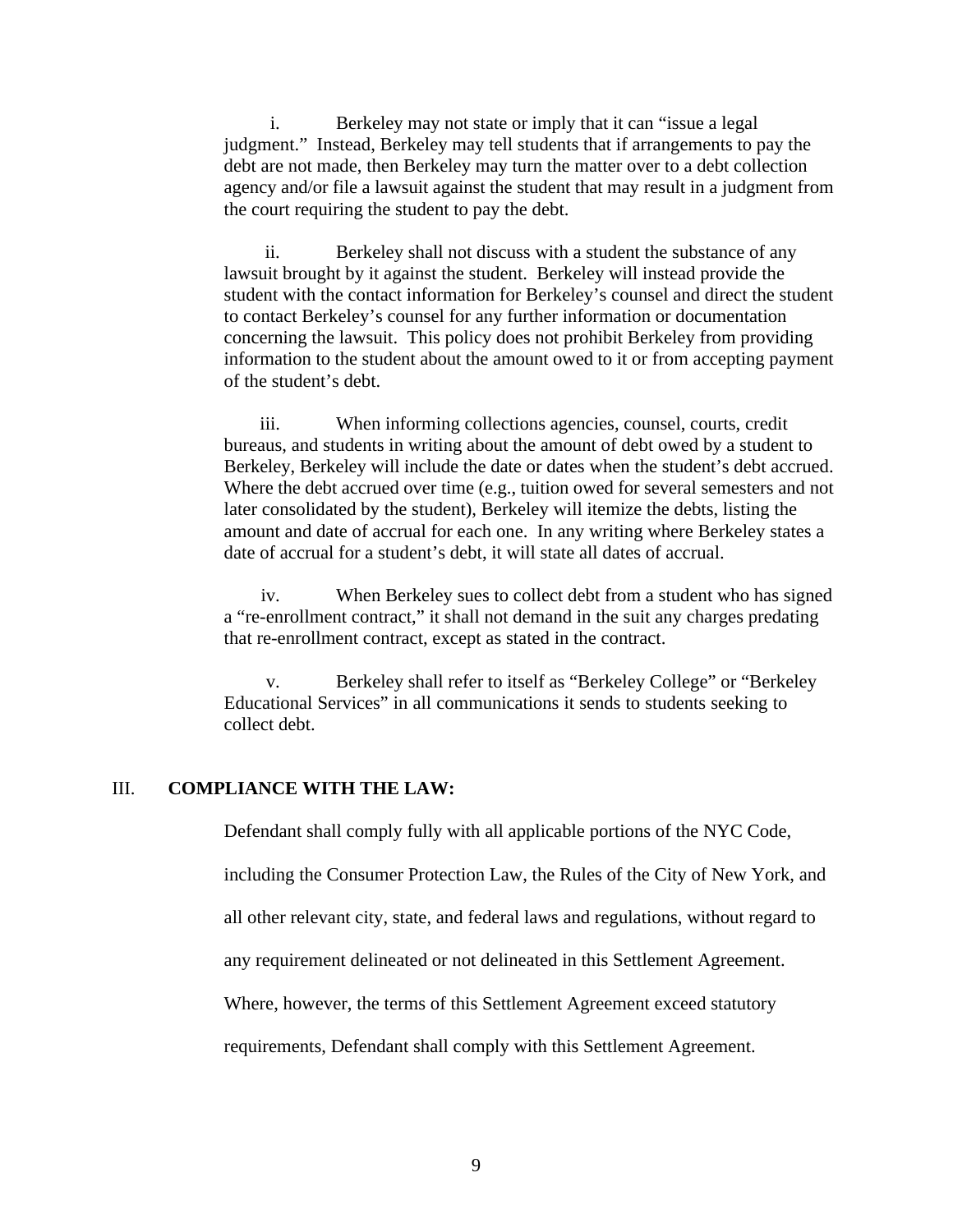# IV. **CONSEQUENCES OF BREACH:**

1. Violation of sections II.1 and II.2 shall constitute a violation of NYC Code § 20- 704(b) and shall also constitute a material breach that may, if uncorrected, subject Berkeley to further litigation for breach of this Agreement.

a) Correcting a Violation. DCWP shall notify Defendant in writing where DCWP discovers a material breach and how it may be reasonably corrected to restore compliance with this Agreement. Defendant shall have 30 days after receiving such notice to provide evidence of correction. If such evidence is not provided, DCWP may consider this Agreement breached, and will notify Defendant of such in writing and take such action as it deems appropriate.

2. All other violations of this Settlement Agreement shall constitute a violation of

NYC Code § 20-704(b).

# V. **WAIVER OF ALL APPEALS:**

The Parties hereby expressly and irrevocably waive all right to any hearing, challenge, or appeal in any court or administrative body of any fact, issue, or matter alleged in or that could have been alleged in the Complaint or this Action, whether those rights arise under local, state, or federal law.

# VI. **RELEASE**:

1. The term "**Claims**" as used in this Agreement shall mean any and all claims (including cross-claims, counterclaims, third-party claims or fourth-party claims), actions, causes of action, allegations, controversies, suits, rights, obligations, debts, demands, agreements, promises, liabilities, damages, and disputes of any kind or nature, including but not limited to compensatory, punitive or exemplary damages, statutory (including restitution) damages, treble damages, claims for indemnification, contribution, or statutory rights or violations, claims for penalties, interest, costs or attorneys' fees, sanctions, judgments, losses, charges, and complaints whatsoever, of every kind, nature and description, under any law of any jurisdiction, whether at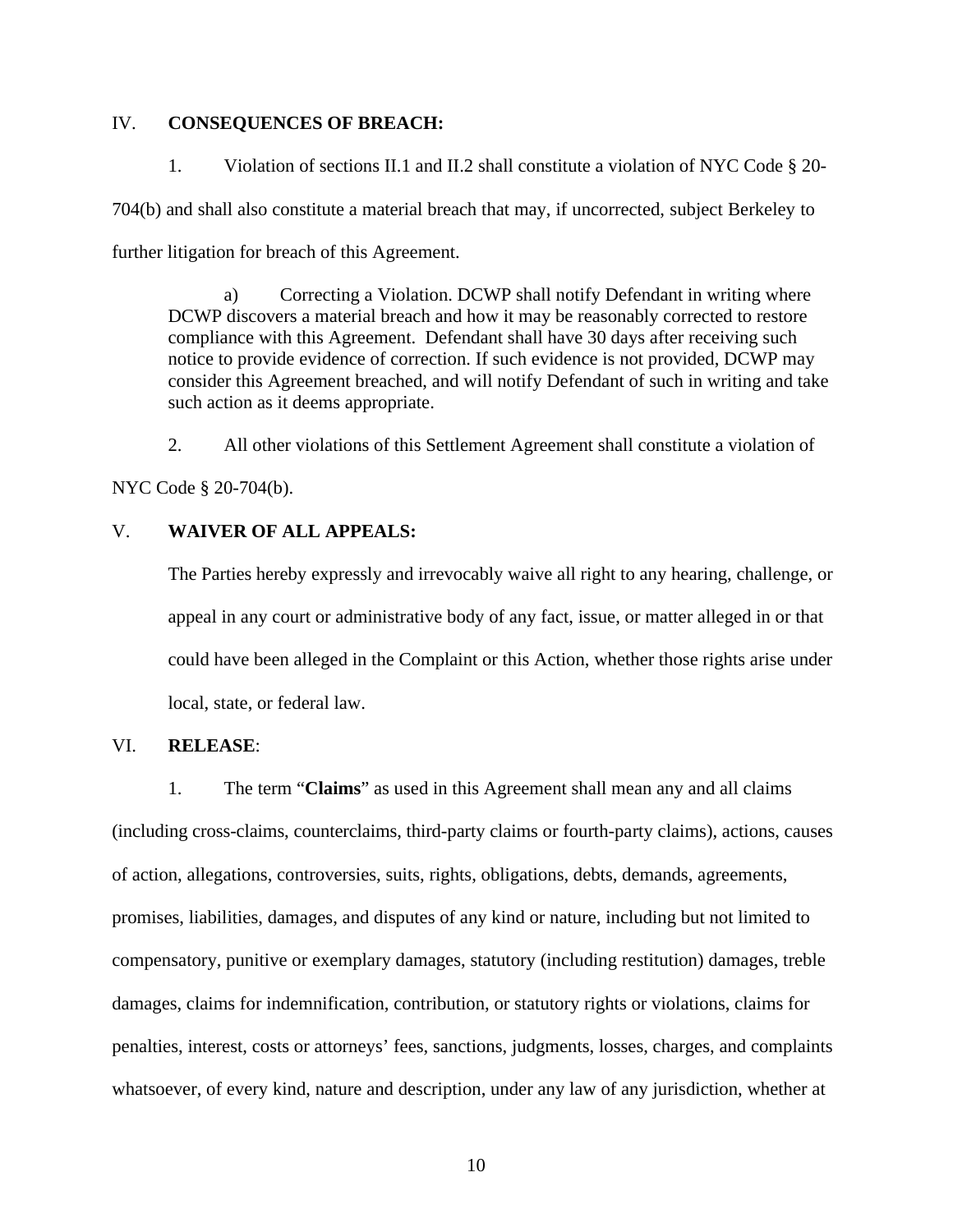law, in equity or otherwise, whether based on statute, regulations, common law, civil law or any other type, form or right of action, and whether foreseen or unforeseen, actual or potential, matured or unmatured, contingent or liquidated, known or unknown, or accrued or not accrued, of every kind and nature.

2. Effective as of the Effective Date, Plaintiffs ("**Releasors**") fully, finally and forever release, settle, remise, acquit, relinquish, and discharge Defendant and each of its past and present parents, subsidiaries, affiliates, officers, directors, trustees, employees, shareholders, successors and assigns ("**Releasees**") for and from any and all Claims that Releasors could have or did assert in the Action against the Releasees from the beginning of time to the Effective Date of this Settlement Agreement ("**Release**"**)**.

3. Except as provided by law, this Release covers only the Claims being released by Plaintiffs and may not be construed to limit, in any way, the rights of any third party to bring claims, file actions, or otherwise exercise a legal right by suing in a court of competent jurisdiction. This Release does not impair or affect the validity or enforcement of judgments obtained by any party in prior legal actions.

4. To the extent that Plaintiffs choose to pay restitution to a consumer using the Settlement Payment, Plaintiffs shall obtain from such consumer a document releasing claims against Defendant related to such payment that consumer claims running in favor of Defendant. Plaintiffs shall provide such release to Defendant within a reasonable time after receipt, but in no instance later than 15 days.

#### VII. **MISCELLANEOUS**:

1. This Settlement Agreement does not constitute Plaintiffs' approval of any of Defendant's business practices.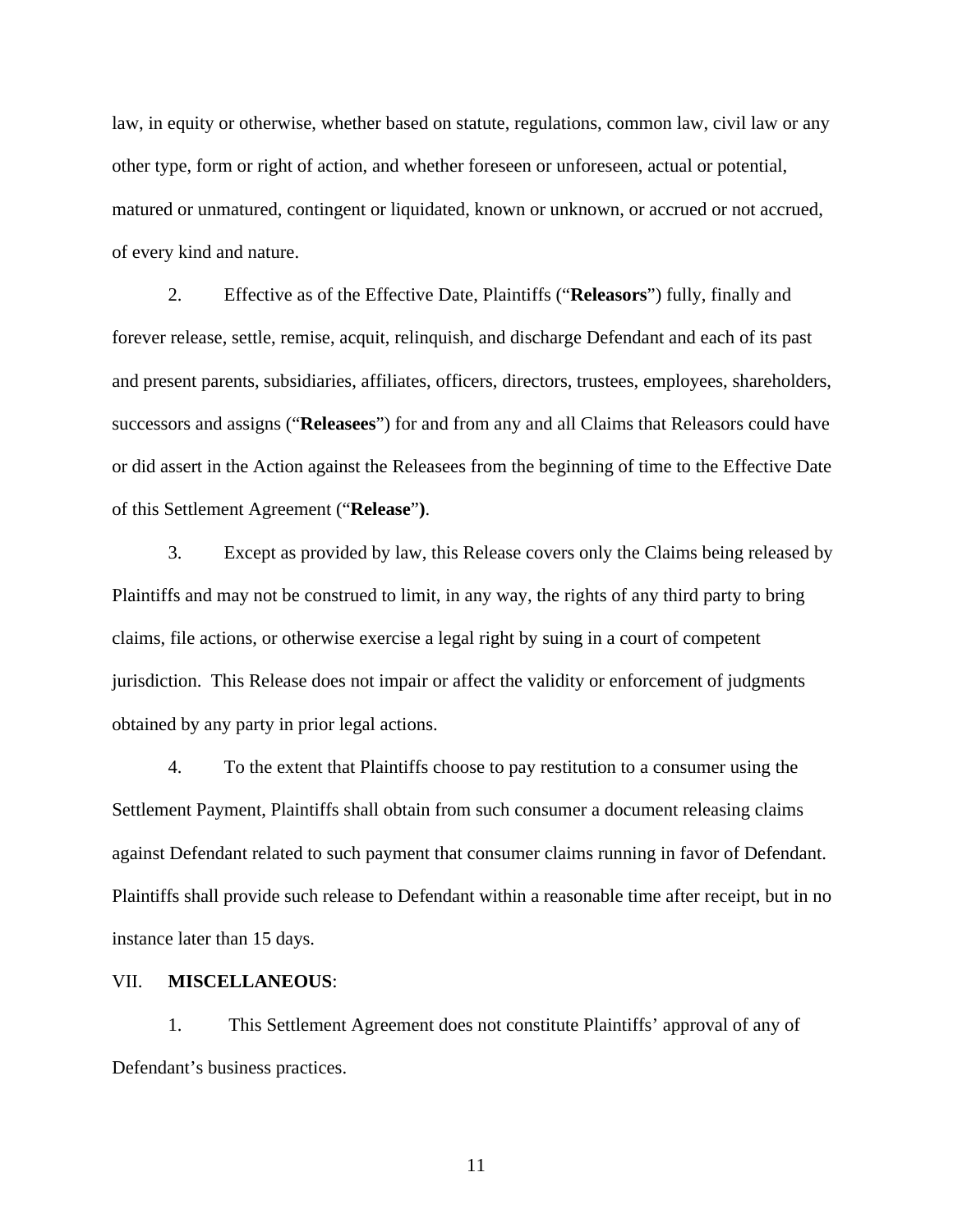2. The Supreme Court of the State of New York, County of New York, shall have exclusive jurisdiction over all provisions of this Settlement Agreement and over all disputes of any kind relating in any way to, or arising in any way out of, this Settlement Agreement. The Court shall retain jurisdiction over this matter for the purpose of effectuating such relief as it deems necessary to carry out and effectuate the terms thereto.

3. The provisions of this Settlement Agreement shall be construed in accordance with the laws of the State of New York without regard to the application of its choice of law rules.

4. If a court of competent jurisdiction declares any provision of this Settlement Agreement invalid, then any such provisions so affected will become void, but the remainder of the Settlement Agreement shall remain in place.

5. Plaintiffs' failure to insist upon the strict performance of any obligation in this Settlement Agreement shall not be construed as a waiver of any of Plaintiffs' rights or the Defendant's obligations under the Settlement Agreement.

6. Nothing in this Settlement Agreement shall be construed as relieving Defendant of its duty to comply with all applicable local, state, and federal laws.

7. This Settlement Agreement, together with its exhibits, contains the entire agreement and understanding among the Parties hereto with respect to the subject matter of the Settlement Agreement, and supersedes all prior and contemporaneous agreements, understandings, inducements and conditions, express or implied, oral or written, of any nature whatsoever with respect to the same subject matter. The express terms this Settlement Agreement control and supersede any course of performance or dealings inconsistent with its terms.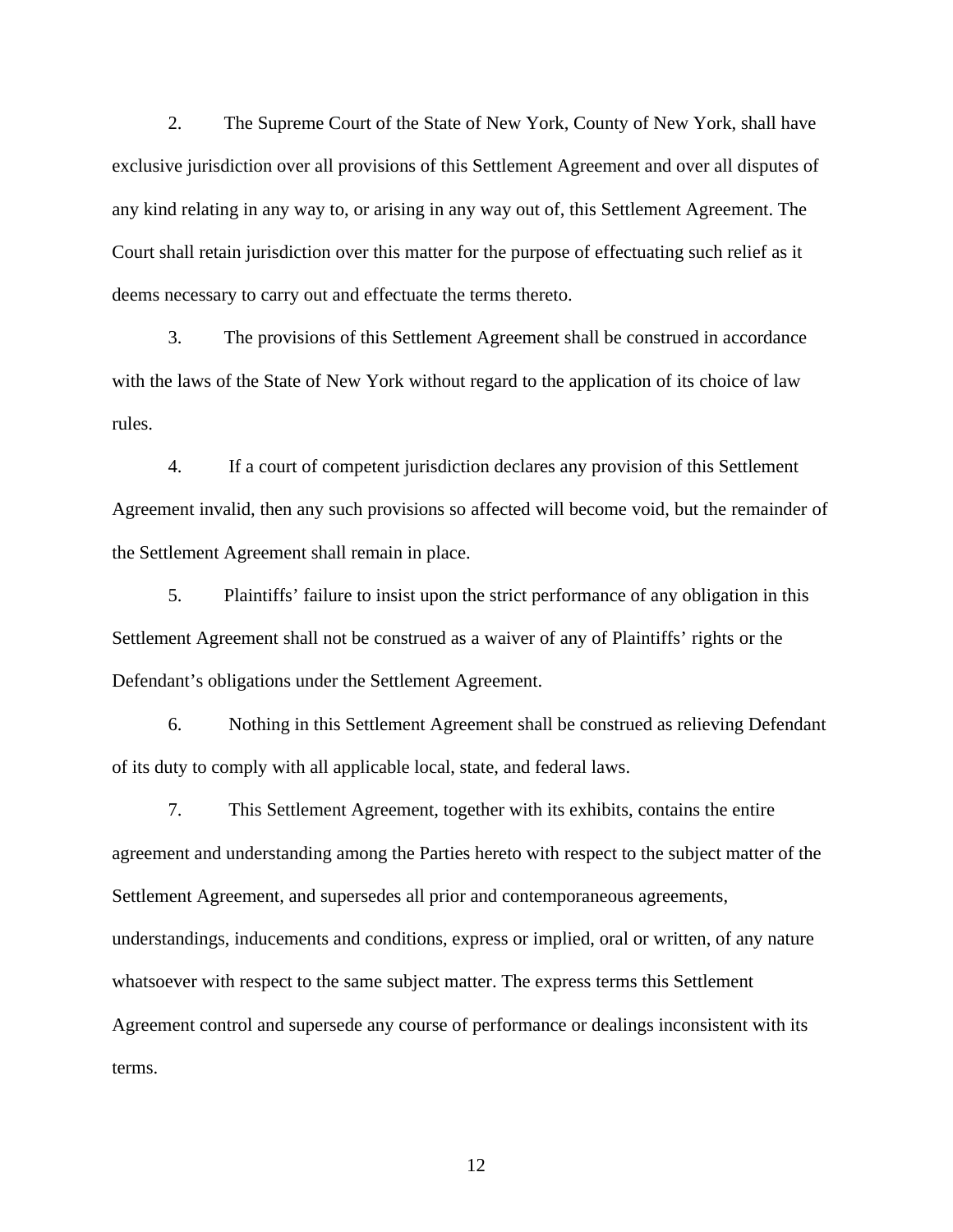8. Except as expressly provided herein, including with respect to any Claims released by Plaintiffs, this Settlement Agreement does not bar or limit in any way the authority of Plaintiffs to exercise their investigative and enforcement powers under any law or rule within their jurisdiction.

9. This Settlement Agreement may be executed in one or more counterparts, each of which shall be deemed an original, and which together shall constitute one and the same instrument. Signed signature pages may be transmitted by email, and any such signature shall have the same legal effect as an original.

10. Within five (5) days of receipt of the Settlement Payment set forth in Section II(1), *supra*., Plaintiffs shall file with the Court a fully executed Stipulation of Discontinuance in the form annexed hereto as **Exhibit C**.

11. Notices required by this Settlement Agreement shall be provided in writing via email and Certified Mail Return Receipt Requested to the following persons:

If to Plaintiffs:

Adam Blumenkrantz, Esq. DCWP 42 Broadway New York, NY 10004 SettlementNotices@dcwp.nyc.gov

If to Defendant:

Berkeley Educational Services of New York, Inc, Attn. President 3 East 43rd Street New York, NY 10017 Legal@BerkeleyCollege.edu

with a copy to:

David F. Bayne, Esq. Akerman LLP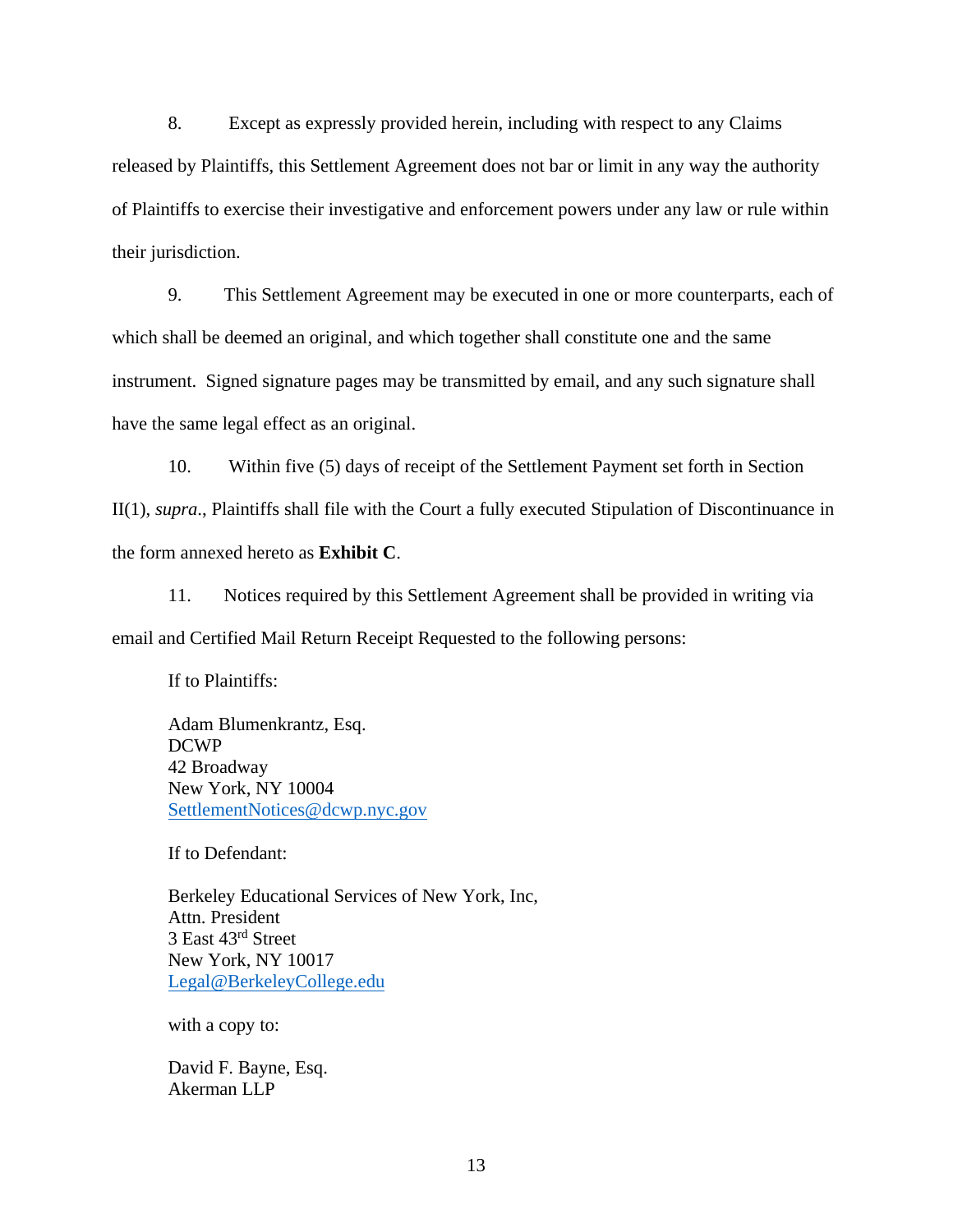1251 Avenue of the Americas,  $37<sup>th</sup>$  Floor New York, NY 10020 David.Bayne@akerman.com

**IN WITNESS WHEREOF,** each of the undersigned has executed this Settlement

Agreement as of the date indicated next to his, her, or its name.

**BERKELEY EDUCATIONAL SERVICES OF NEW YORK, INC. (D/B/A BERKELEY COLLEGE)**

By: Randy Luing President 3 East 43rd Street New York, NY 10017 Date signed: January \_\_, 2022

 $\frac{1}{2}$  ,  $\frac{1}{2}$  ,  $\frac{1}{2}$  ,  $\frac{1}{2}$  ,  $\frac{1}{2}$  ,  $\frac{1}{2}$  ,  $\frac{1}{2}$  ,  $\frac{1}{2}$  ,  $\frac{1}{2}$  ,  $\frac{1}{2}$  ,  $\frac{1}{2}$  ,  $\frac{1}{2}$  ,  $\frac{1}{2}$  ,  $\frac{1}{2}$  ,  $\frac{1}{2}$  ,  $\frac{1}{2}$  ,  $\frac{1}{2}$  ,  $\frac{1}{2}$  ,  $\frac{1$ 

# **CITY OF NEW YORK & NEW YORK CITY DEPARTMENT OF CONSUMER AND WORKER PROTECTION**

Georgia M. Pestana Corporation Counsel of the City of New York Sheryl R. Neufeld, Assistant Corporation Counsel 100 Church Street, Rm. 5-173 New York, NY 10007 (212) 356-2207

Adam Blumenkrantz

By: Adam Blumenkrantz, Associate General Counsel Tamala T. Boyd, General Counsel Michael Tiger, Deputy General Counsel Department of Consumer & Worker Protection 42 Broadway New York, NY 10004 (212) 436-0287 ablumenkrantz@dcwp.nyc.gov Date signed: January 14, 2022